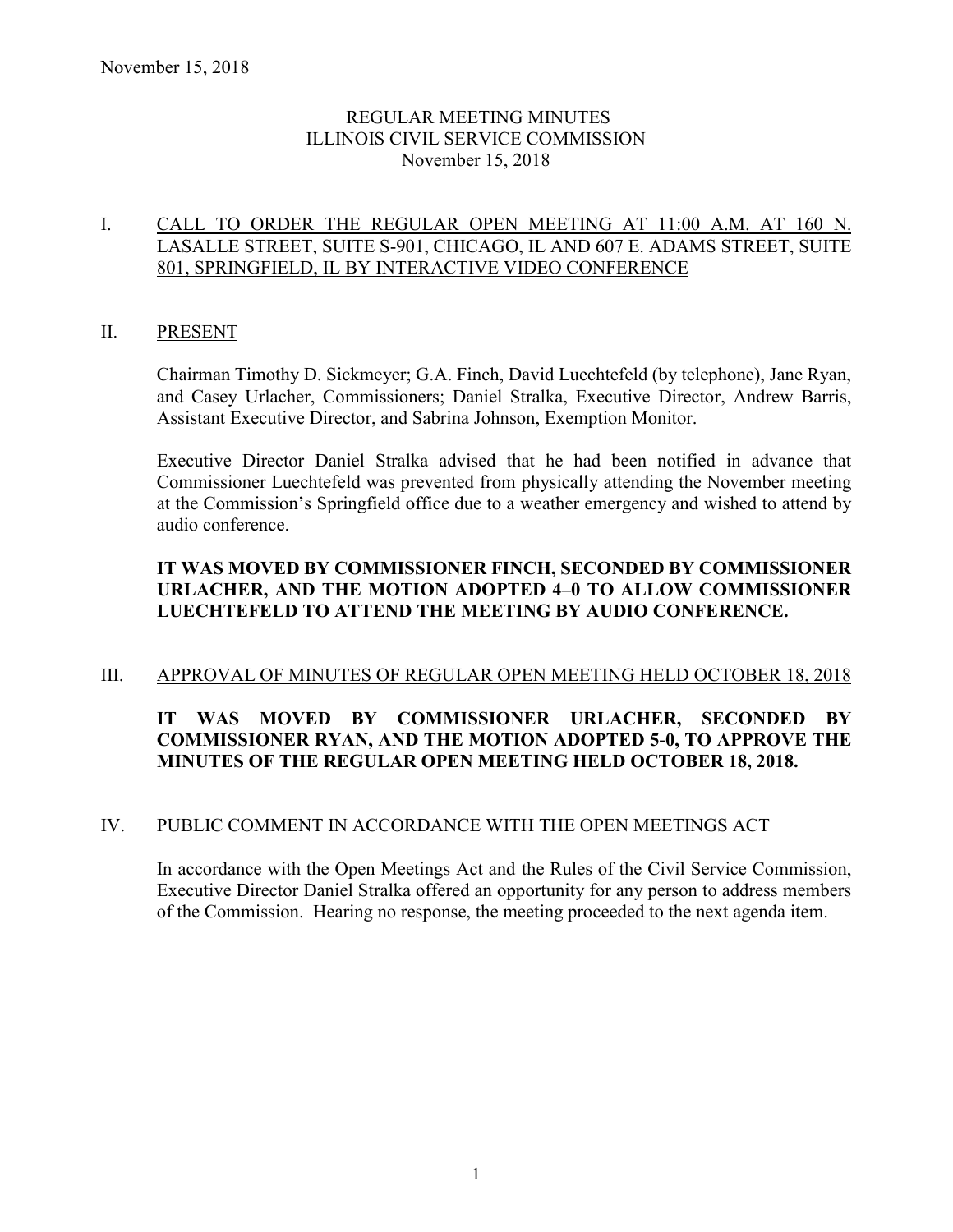#### V. EXEMPTIONS UNDER SECTION  $4d(3)$  OF THE PERSONNEL CODE

# A. Report on Exempt Positions from Department of Central Management Services

|               | Total     | Number of Exempt |
|---------------|-----------|------------------|
| <u>Agency</u> | Employees | Positions        |
|               |           |                  |
|               |           |                  |
|               |           |                  |
|               |           |                  |
|               |           |                  |
|               |           |                  |
|               |           |                  |
|               |           |                  |
|               |           |                  |
|               |           |                  |
|               |           |                  |
|               |           |                  |
|               |           |                  |
|               |           |                  |
|               |           |                  |
|               |           |                  |
|               |           |                  |
|               |           |                  |
|               |           |                  |
|               |           |                  |
|               |           |                  |
|               |           |                  |
|               |           |                  |
|               |           |                  |
|               |           |                  |
|               |           |                  |
|               |           |                  |
|               |           |                  |
|               |           |                  |
|               |           |                  |
|               |           |                  |
|               |           |                  |
|               |           |                  |
|               |           |                  |
|               |           |                  |
|               |           |                  |
|               |           |                  |
|               |           |                  |
|               |           |                  |
|               |           |                  |
|               |           |                  |
|               |           |                  |
|               |           |                  |
|               |           |                  |
|               |           |                  |
|               |           |                  |
|               |           |                  |
|               |           |                  |
|               |           |                  |
|               |           |                  |
|               |           |                  |
|               |           |                  |
|               |           |                  |
|               |           |                  |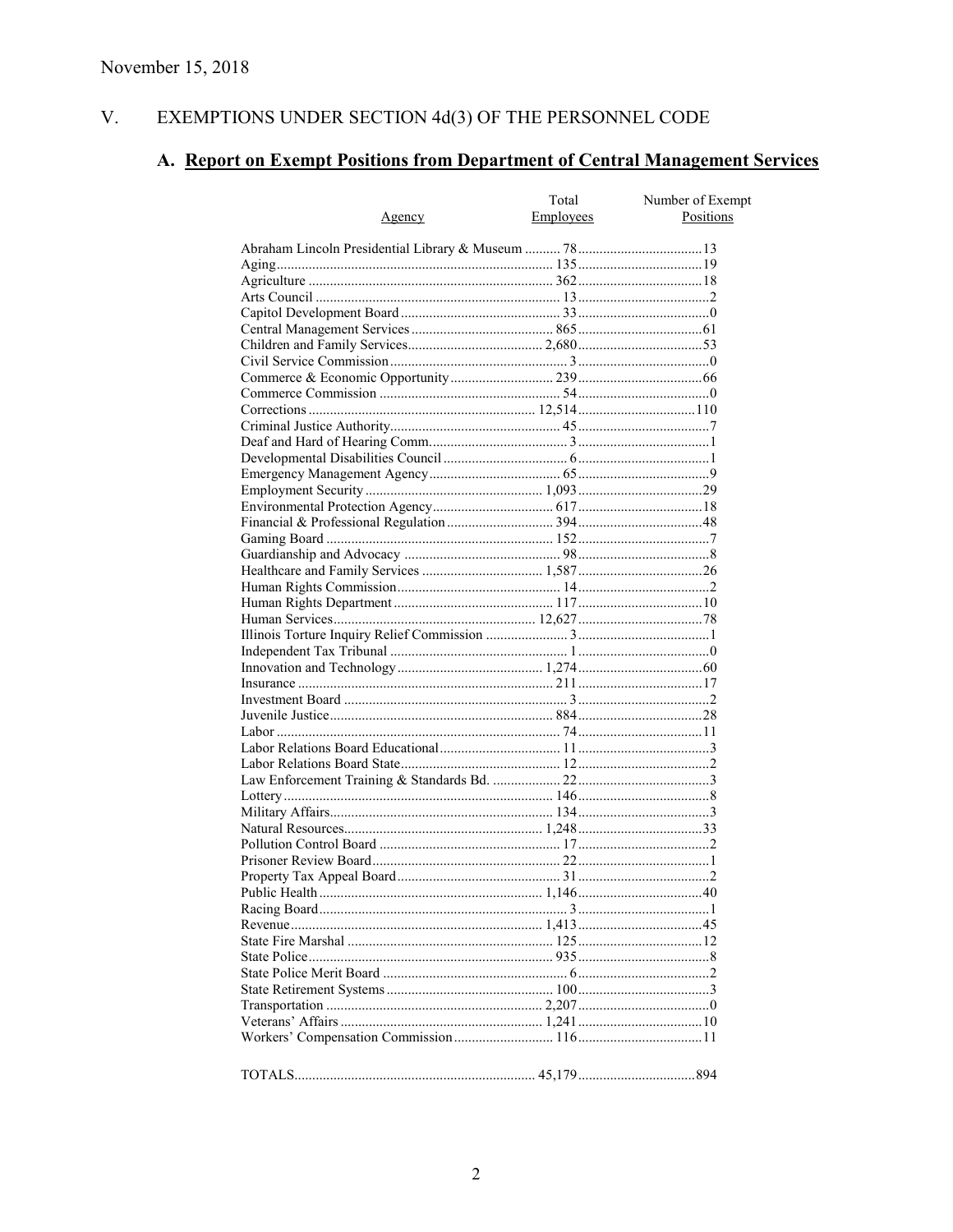## **B. Governing Rule – Section 1.142 Jurisdiction B Exemptions**

- a) The Civil Service Commission shall exercise its judgment when determining whether a position qualifies for exemption from Jurisdiction B under Section 4d(3) of the Personnel Code. The Commission will consider any or all of the following factors inherent in the position and any other factors deemed relevant to the request for exemption:
	- 1) The amount and scope of principal policy making authority;
	- 2) The amount and scope of principal policy administering authority;
	- 3) The amount of independent authority to represent the agency, board or commission to individuals, legislators, organizations or other agencies relative to programmatic responsibilities;
	- 4) The capability to bind the agency, board or commission to a course of action;
	- 5) The nature of the program for which the position has principal policy responsibility;
	- 6) The placement of the position on the organizational chart of the agency, board or commission;
	- 7) The mission, size and geographical scope of the organizational entity or program within the agency, board or commission to which the position is allocated or detailed.
- b) The Commission may, upon its own action after 30 days' notice to the Director of Central Management Services or upon the recommendation of the Director of the Department of Central Management Services, rescind the exemption of any position that no longer meets the requirements for exemption set forth in subsection (a). However, rescission of an exemption shall be approved after the Commission has determined that an adequate level of managerial control exists in exempt status that will insure responsive and accountable administrative control of the programs of the agency, board or commission.
- c) For all positions currently exempt by action of the Commission, the Director of Central Management Services shall inform the Commission promptly in writing of all changes in essential functions, reporting structure, working title, work location, position title, position number or specialized knowledge, skills, abilities, licensure or certification.
- d) Prior to granting an exemption from Jurisdiction B under Section 4d(3) of the Personnel Code, the Commission will notify the incumbent of the position, if any, of its proposed action. The incumbent may appear at the Commission meeting at which action is to be taken and present objections to the exemption request.

(Source: Amended at 34 Ill. Reg. 3485, effective March 3, 2010)

\* \* \*

## **C. None submitted**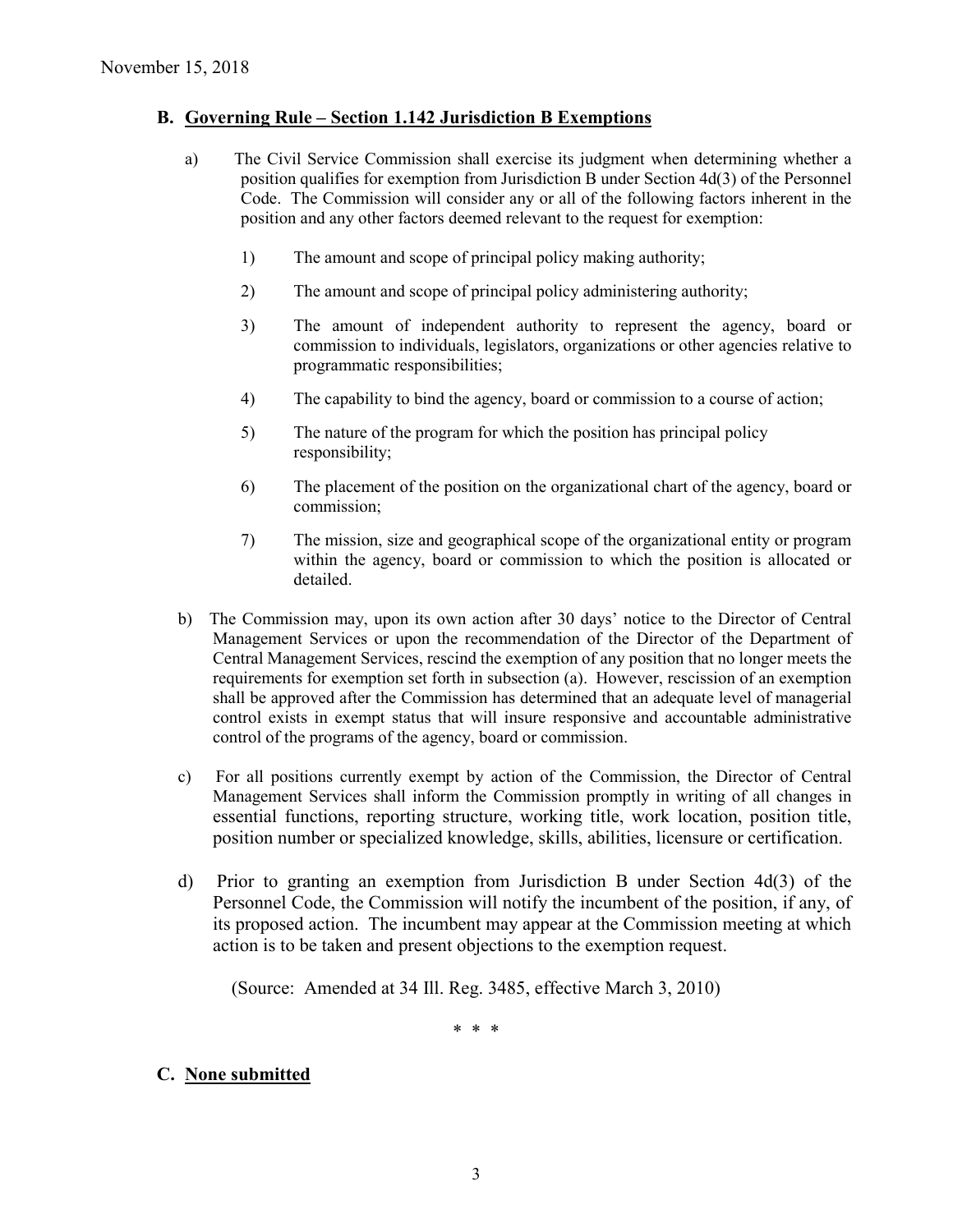## VI. CLASS SPECIFICATIONS

## **A. Governing Rule – Section 1.45 Classification Plan**

The Commission will review the class specifications requiring Commission approval under the Classification Plan and will approve those that meet the requirements of the Personnel Code and Personnel Rules and conform to the following accepted principles of position classification:

- a) The specifications are descriptive of the work being done or that will be done;
- b) Identifiable differentials are set forth among classes that are sufficiently significant to permit the assignment of individual positions to the appropriate class;
- c) Reasonable career promotional opportunities are provided;
- d) The specifications provide a reasonable and valid basis for selection screening by merit examinations;
- e) All requirements of the positions are consistent with classes similar in difficulty, complexity and nature of work; and
- f) The relation of the class specifications to any applicable collective bargaining agreement.

## **B. None submitted**

## **IT WAS MOVED BY COMMISSIONER URLACHER, SECONDED BY COMMISSIONER FINCH, AND THE MOTION ADOPTED 5-0 TO DISAPPROVE ANY CLASS SPECIFICATIONS RECEIVED BY THE COMMISSION STAFF NOT CONTAINED IN THIS AGENDA TO ALLOW ADEQUATE STUDY.**

## VII. PERSONNEL RULES

## **A. Civil Service Commission Governing Rule – Section 1.310 Personnel Rules**

The Commission has power to disapprove new rules or amendments to existing rules submitted by the Director of Central Management Services. Such proposed new rules or amendments of existing rules submitted to the Commission shall be accompanied by a report of proceedings attending the prior public hearing required by law with respect to them. If the Commission does not disapprove new rules or any amendment to existing rules within 30 days following the receipt from the Director of Central Management Services, the new rules or amendments have the force and effect of law after filing by the Director with the Secretary of State.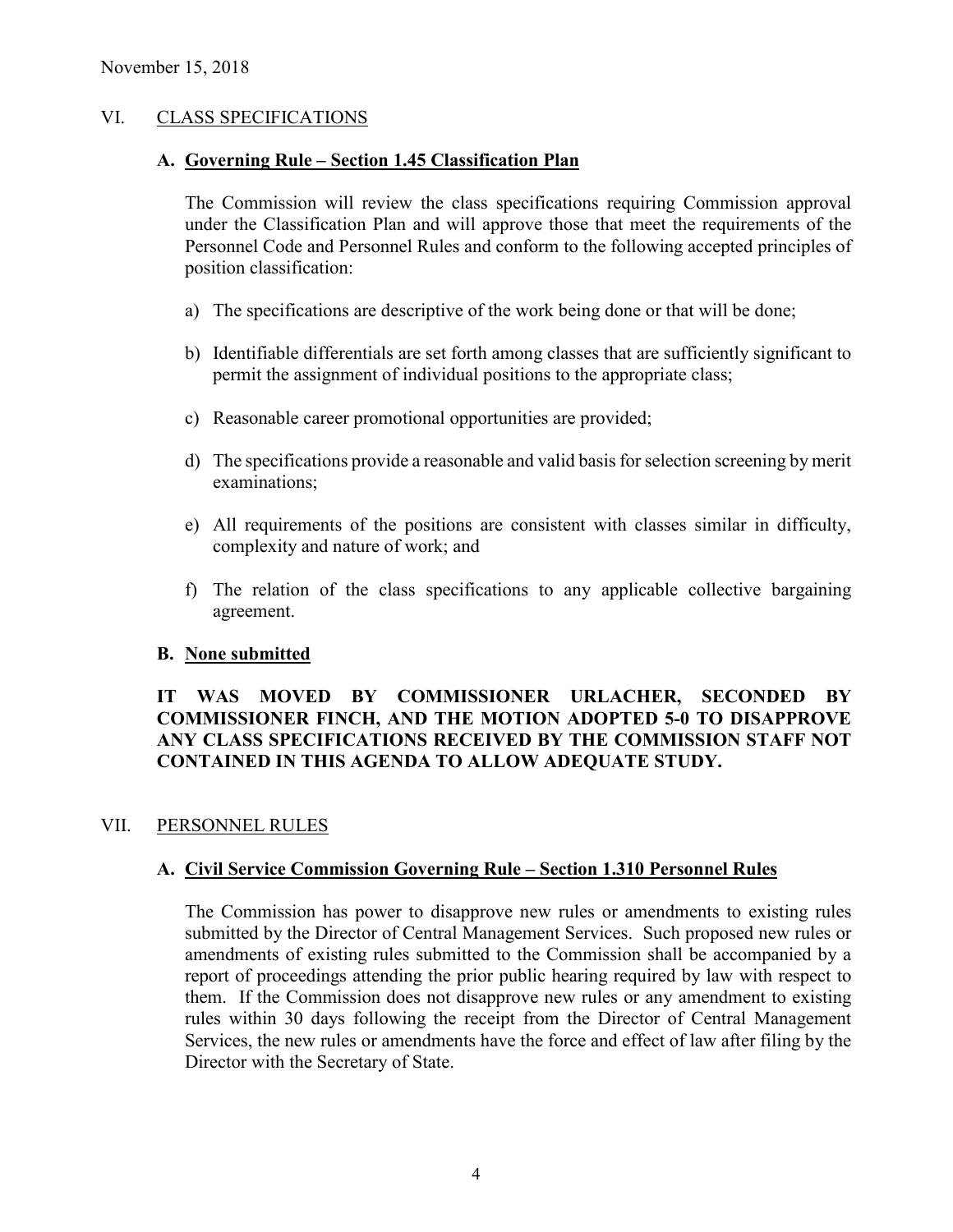## **B. Section 303.21 Expedited Grievance Procedure**

#### SUBPART A: GRIEVANCE PROCEDURE

#### **Section 303.21 Expedited Procedure**

- a) If agreed to by both parties, the following shall be the procedure for an expedited hearing:
	- 1) The Director shall appoint an employee of the Department of Central Management Services, Division of Legal/Labor Relations to serve as the hearing officer of the expedited Step 4 grievance hearing.
	- 2) The hearing officer shall have the authority to mediate the grievance with the parties prior to the scheduling of the hearing.
	- 3) If the parties are unable to reach a resolution, the hearing officer shall schedule the hearing with the grievant or grievant's representative and the representative of the employee's agency to hear the grievance.
	- 4) Prior to the hearing, the parties shall submit documentation in support of their respective case. The hearing officer shall have the authority to accept or deny all submissions of evidence.
	- 5) At the grievance hearing, both parties shall present a summary of their cases. Witnesses are not allowed, but witness statements may be entered. The opposing party will have the opportunity to respond to the documentation and/or witness statements at the hearing. At the conclusion, the hearing officer shall adjourn the grievance hearing. The hearing officer shall make a written recommendation to the Director within five (5) working days after the hearing date.
	- 6) Upon receipt of the recommendation of the hearing officer, the Director shall approve, disapprove, or modify the recommendation, and shall render a decision thereon in writing, and cause a copy of such decision to be served upon the parties. The Director's decision shall be final.

(Source: Added at 42 Ill. Reg. \_\_\_\_\_\_, effective \_\_\_\_\_\_\_\_\_\_\_\_)

## **C. Section 303.30 Grievance Committee**

a) The Director shall appoint a grievance committee comprised of two employees of the Department of Central Management Services and one employee of the Civil Service Commission or, if the grievant has a separate proceeding before the Civil Service Commission or if a Civil Service Commission employee is unavailable, an employee from an agency other than the Department of Central Management Services to hear grievances. Committee members must have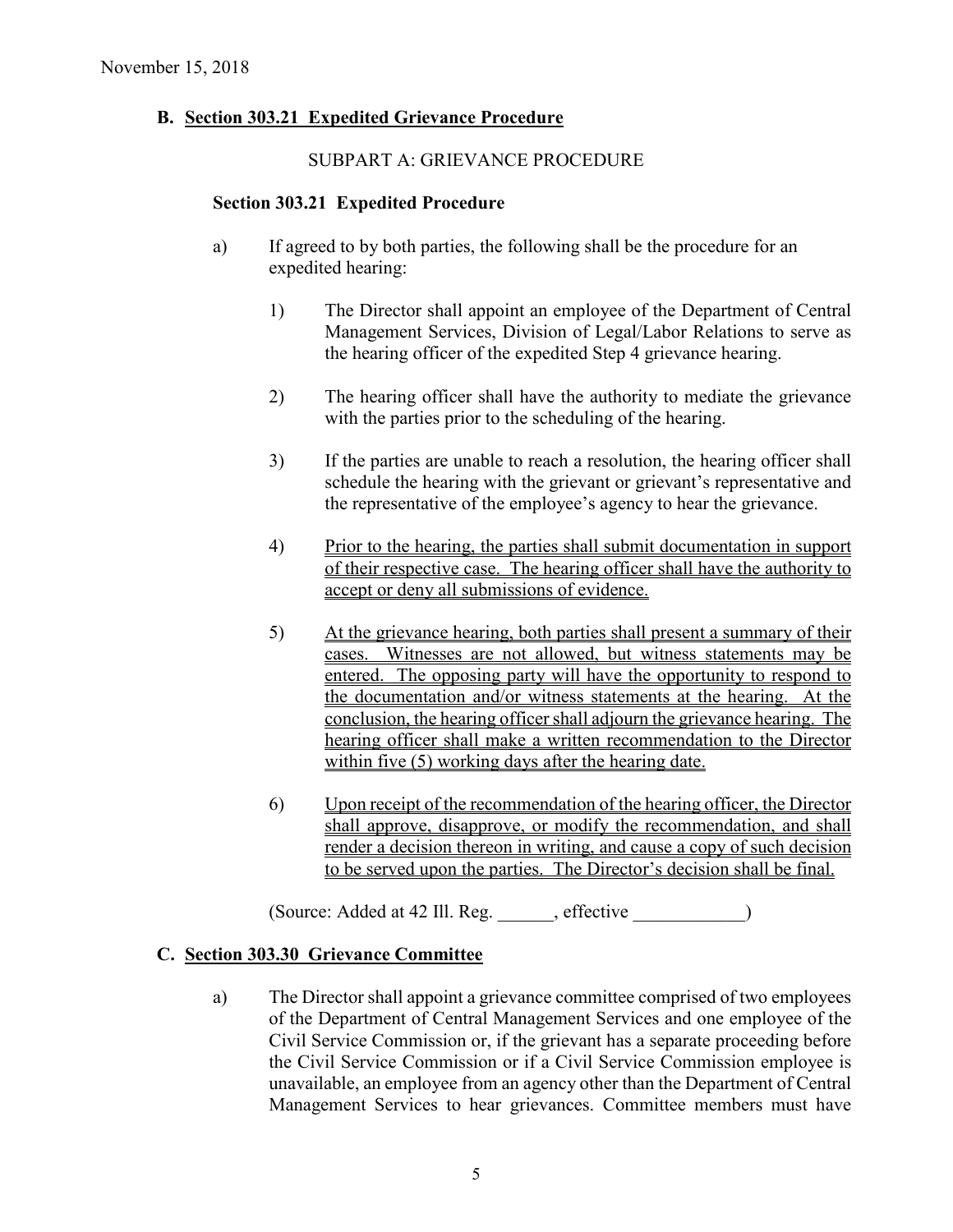experience and knowledge in the areas of personnel administration and employee relations. Not more than one committee member shall be appointed from any one bureau and no committee member shall be appointed to hear a grievance arising from the bureau in which the committee member is employed.

- b) In addition to the three committee members appointed pursuant to subsection (a) above, the Director shall appoint an employee of the Department of Central Management Services, Division of Employee and Labor Relations to serve as Secretary-Chairperson of the committee. The Secretary-Chairperson shall assist the committee in its determination, shall be entitled to be heard by the committee, but shall not be entitled to vote on the committee's recommendations. Unless an expedited Step 4 (see Section 303.21 ) procedure is agreed to by the parties pursuant to procedures and policies issued by the Director, the members of the grievance committee shall reduce their recommendations as to the disposition of the grievance to writing and submit them to the Director. A dissenting member of the committee may make separate recommendations. All recommendations will bear the signature of the concurring committee members.
- c) Upon the receipt of recommendations from a grievance committee, the Director shall approve, disapprove or modify the Panel recommendations, shall render a decision thereon in writing, and cause a copy of such decision to be served upon the parties. The Director's decision shall be final.
- d) The written statement of the employee's grievance, the recommendations of the grievance committee, and the decision of the Director, thereon shall be made a part of the permanent record of the grieving employee in the files of the Department.

(Source: Amended at 42 Ill. Reg. effective )

## **D. Section 302.30 Veterans Preference**

- a) Appropriate preference in entrance examinations shall be granted to qualified veterans who have been members of the armed forces of the United States or to qualified veterans who, while citizens of the United States, were members of the armed forces of allies of the United States in time of hostilities with a foreign country (as set forth in Section 8b7 of the Personnel Code) and to certain other persons as set forth in this Section.
- b) To be eligible, applicant must have received discharge under honorable conditions and served under one or more of the following conditions:
	- 1) Served, for at least six months, in the armed forces of the United States, the Illinois National Guard, or any reserve component of the armed forces of the United States; or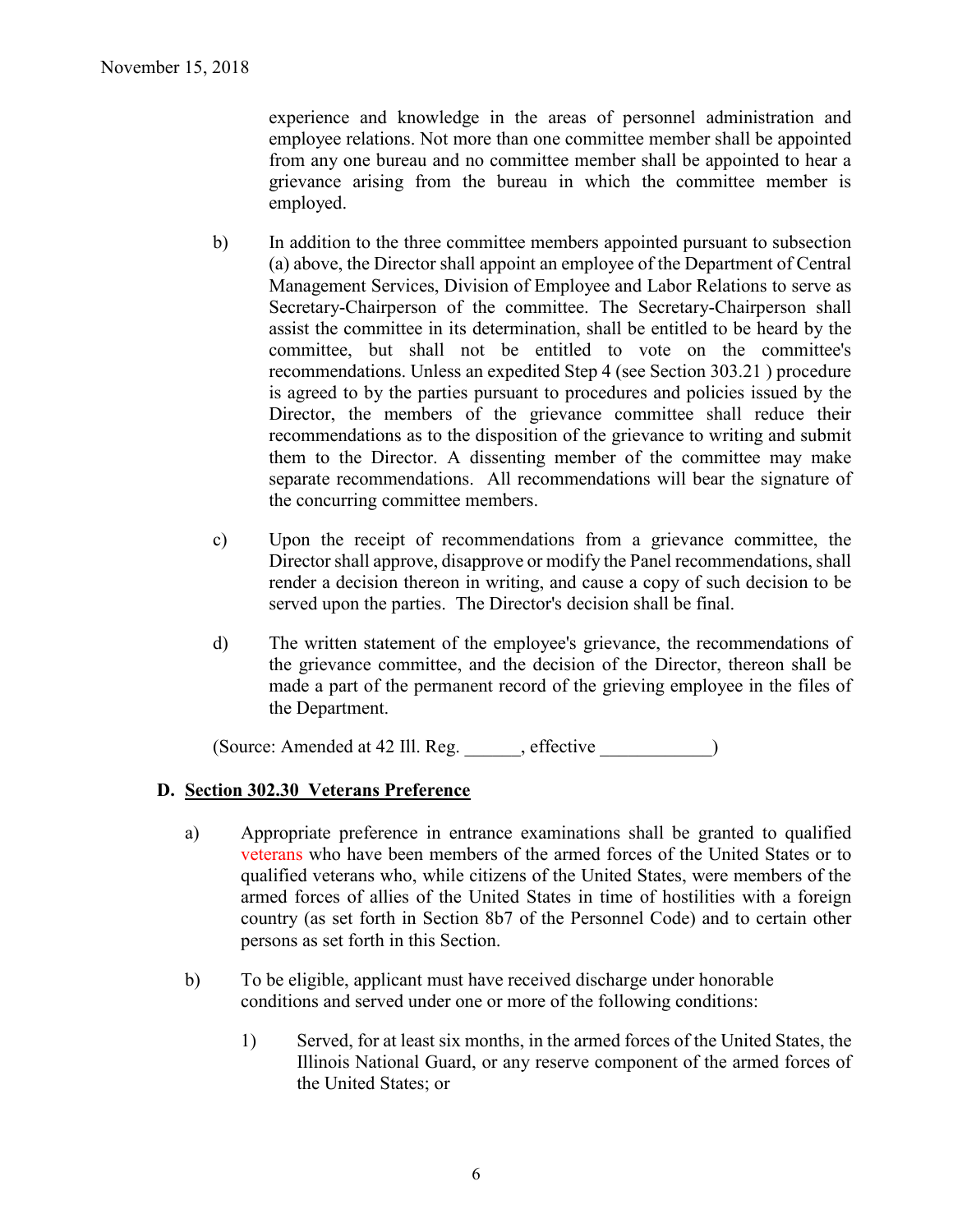- 2) While a U.S. citizen, been a member of the armed forces of an ally of the U.S. in time of hostilities with a foreign country; or
- 3) Discharged on the grounds of hardship; or
- 4) Released from active duty because of a service connected disability; or
- 5) Served for the duration of hostilities regardless of the length of engagement.
- c) Preference will be in the form of points added to the final grades of persons who otherwise qualify and are entitled to appear on the list of those eligible for appointments. Preference in entrance examinations will be granted as follows:
	- 1) Ten points shall be added to the entrance examination grade for veteran eligibles currently holding proof of a service connected disability from the U.S. Department of Veterans Affairs or from an allied country for service connected disabilities or if the veteran is a purple heart recipient.
	- 2) Five points shall be added to the entrance examination grade for veteran eligibles who have served during a time of hostilities with a foreign country and who meet the qualifications set forth in subsection (b), but who do not qualify for 10 points under subsection  $(c)(1)$ .
	- 3) A person not eligible for a preference under subsection  $(c)(1)$  or  $(c)(2)$  is qualified for a preference of 3 points if the person has served in the armed forces of the United States, the Illinois National Guard, or any reserve component of the armed forces of the United States and the person:
		- A) served for at least 6 months and has been discharged under honorable conditions; or
		- B) has been discharged on the grounds of hardship; or
		- C) was released from active duty because of a service connected disability; or
		- D) served a minimum of 4 years in the Illinois National Guard or reserve component of the armed forces of the United States, regardless of whether the person was mobilized to active duty.
	- 4) An active member of the National Guard or a reserve component of the armed forces of the United States is eligible for the preference described in subsection  $(c)(3)$  if the member meets the service requirements of subsection  $(c)(3)$ .
- d) If category ratings are used, the veteran eligibles in each category shall be preferred for appointment before the non-veteran eligibles in the same category.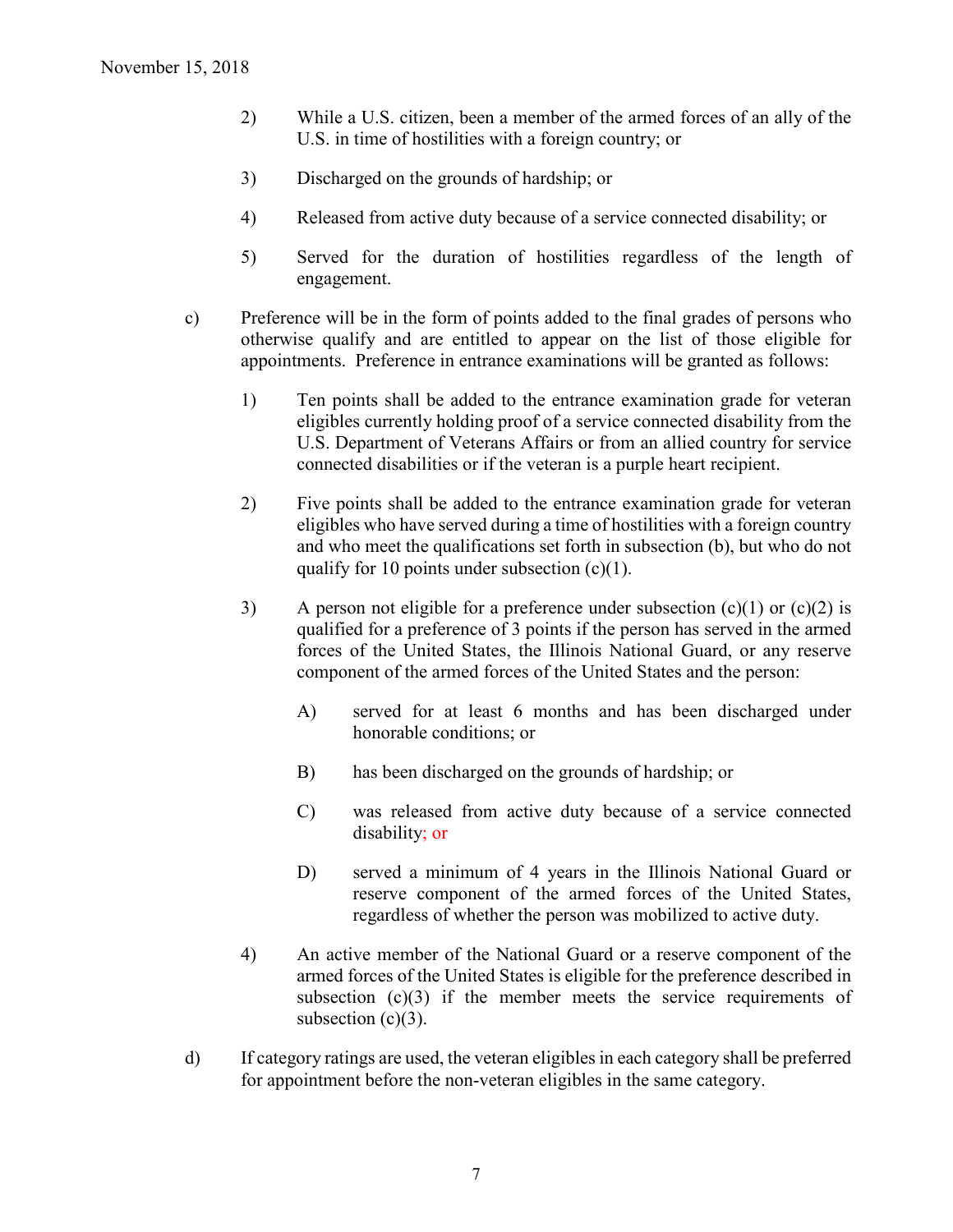- e) The following shall be entitled to the same preference to which the veteran would have been entitled under this Section:
	- 1) a surviving unremarried spouse or civil union partner, who has not subsequently married or entered into a civil union, of a veteran who suffered a service connected death; or
	- 2) the spouse or civil union partner of a veteran who suffered a service connected disability that prevents the veteran from qualifying for civil service employment.
- f) A preference shall also be given to the following individuals: 10 points for one parent of a veteran who is not married or in a civil union partnership who suffered a service connected death or a service connected disability that prevents the veteran from qualifying for civil service employment. The first parent to receive a civil service appointment shall be the parent entitled to the preference.
- g) Before a veteran's preference is granted, the Department of Central Management Services must verify the applicant's entitlement to the preference by requiring a certified copy of the applicant's most recent DD-214 (Certificate of Release or Discharge from Active Duty) or other evidence of the applicant's most recent honorable discharge from the Armed Forces of the United States. The Department of Central Management Services shall determine whether the documentation submitted by the applicant is acceptable. To be acceptable, the documentation submitted must be an authentic, official record of the United States Armed Forces evidencing the individual's military service.

(Source: Amended at 42 Ill. Reg. effective )

## **IT WAS MOVED BY COMMISSIONER URLACHER, SECONDED BY COMMISSIONER RYAN, AND THE MOTION ADOPTED 5-0 TO DISAPPROVE ANY AMENDMENTS TO PERSONNEL RULES RECEIVED BY THE COMMISSION STAFF BUT NOT CONTAINED IN THIS AGENDA TO ALLOW ADEQUATE STUDY.**

## VIII. MOTION TO CLOSE A PORTION OF THE MEETING

**IT WAS MOVED BY COMMISSIONER URLACHER, SECONDED BY COMMISSIONER FINCH, AND BY ROLL CALL VOTE THE MOTION ADOPTED 5-0 TO CLOSE A PORTION OF THE MEETING PURSUANT TO SUBSECTIONS 2(c)(1), 2(c)(4), AND 2(c)(11) OF THE OPEN MEETINGS ACT.**

| <b>SICKMEYER</b> | YES. | <b>FINCH</b> | YES. |
|------------------|------|--------------|------|
| LUECHTEFELD      | YES. | <b>RYAN</b>  | YES. |
| <b>URLACHER</b>  | YES. |              |      |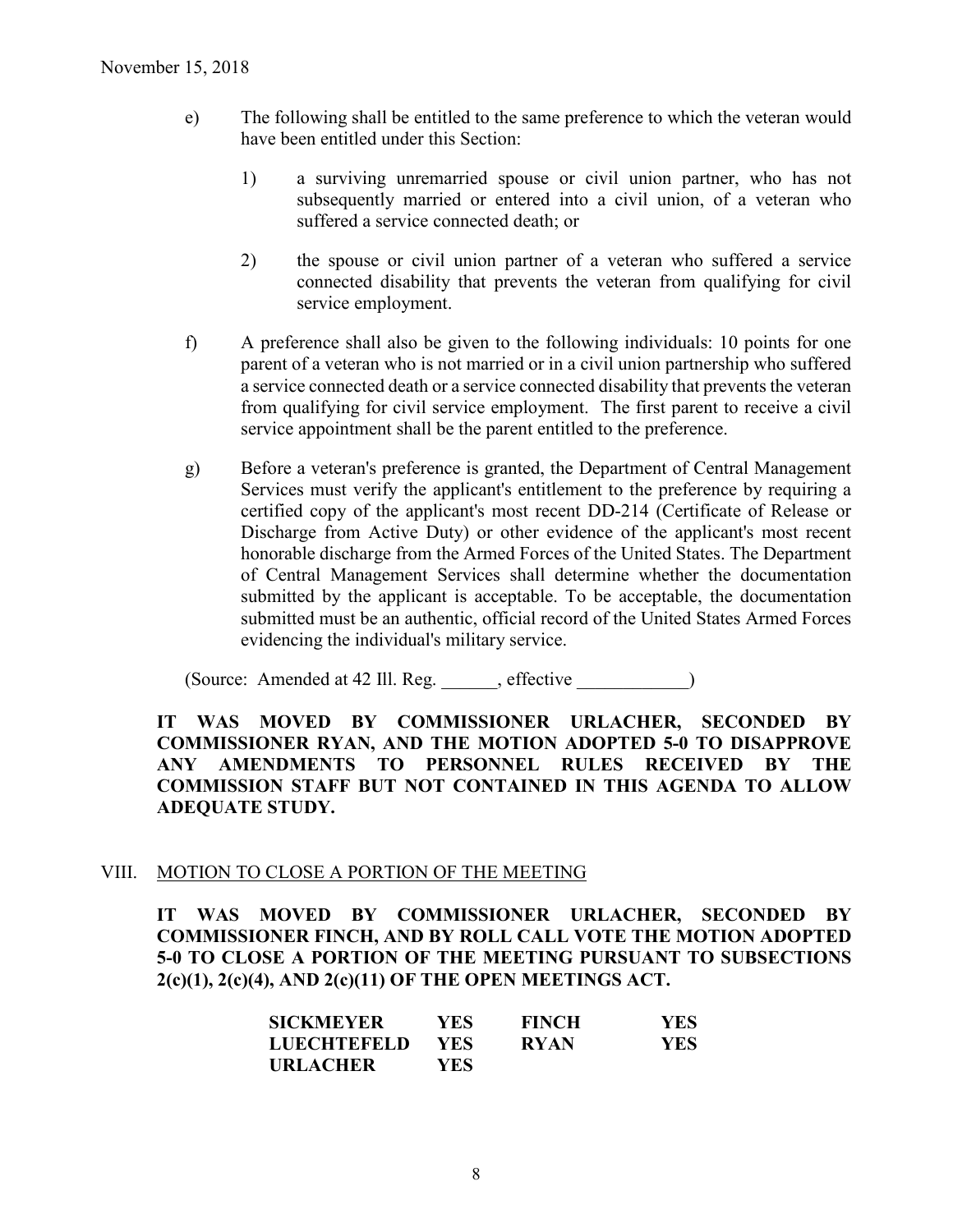## IX. RECONVENE THE OPEN MEETING

Upon due and proper notice, the regular open meeting of the Illinois Civil Service Commission was reconvened at 160 N. LaSalle Street, Suite S-901, Chicago, IL and 607 E. Adams Street, Suite 801, Springfield, IL by interactive video conference at 11:52 a.m.

## PRESENT

Chairman Timothy D. Sickmeyer; G.A. Finch, David Luechtefeld (by telephone), Jane Ryan, and Casey Urlacher, Commissioners; Daniel Stralka, Executive Director, Andrew Barris, Assistant Executive Director and Sabrina Johnson, Exemption Monitor.

## X. PUBLICLY ANNOUNCED DECISIONS RESULTING FROM APPEALS

#### **DA-48-18**

| Employee    | William M. Valentine | Appeal Date   | 06/11/18          |
|-------------|----------------------|---------------|-------------------|
| Agency      | Corrections          | Decision Date | 11/02/18          |
| Appeal Type | Discharge            | Proposal for  |                   |
| ALJ         | Daniel Stralka       | Decision      | Discharge upheld. |

**IT WAS MOVED BY COMMISSIONER URLACHER, SECONDED BY COMMISSIONER FINCH, AND THE MOTION ADOPTED TO REMAND IT TO THE ADMINISTRATIVE LAW JUDGE FOR THE PURPOSE OF TAKING ADDITIONAL EVIDENCE PURSUANT TO SECTION 1.290 OF THE RULES OF THE CIVIL SERVICE COMMISSION.** 

## **DA-49-18**

| Employee    | Jovonna Pryor-Gathing | Appeal Date    | 06/13/18               |
|-------------|-----------------------|----------------|------------------------|
| Agency      | Human Services        | Decision Date  | 11/01/18               |
| Appeal Type | Discharge             | Proposal for   | 90-day suspension plus |
| ALJ         | <b>Andrew Barris</b>  | Decision after | duration of suspension |
|             |                       | remand         | pending discharge.     |

**IT WAS MOVED BY COMMISSIONER FINCH, SECONDED BY CHAIRMAN SICKMEYER, TO AFFIRM AND ADOPT THE FINDINGS OF FACT OF SAID PROPOSAL AND PARTIALLY AFFIRM AND ADOPT THE CONCLUSIONS OF LAW OF SAID PROPOSAL WHILE MODIFYING THE RECOMMENDATION THAT A 90-DAY SUSPENSION IS THE APPROPRIATE LEVEL OF DISCIPLINE TO BE IMPOSED. IT WAS DETERMINED THAT A 30-DAY SUSPENSION PLUS THE DURATION OF THE SUSPENSION PENDING DISCHARGE IS THE APPROPRIATE LEVEL OF DISCIPLINE. THE ADMINISTRATIVE LAW JUDGE PLACED AN INSUFFICIENT EMPHASIS ON A NUMBER OF FACTORS THAT**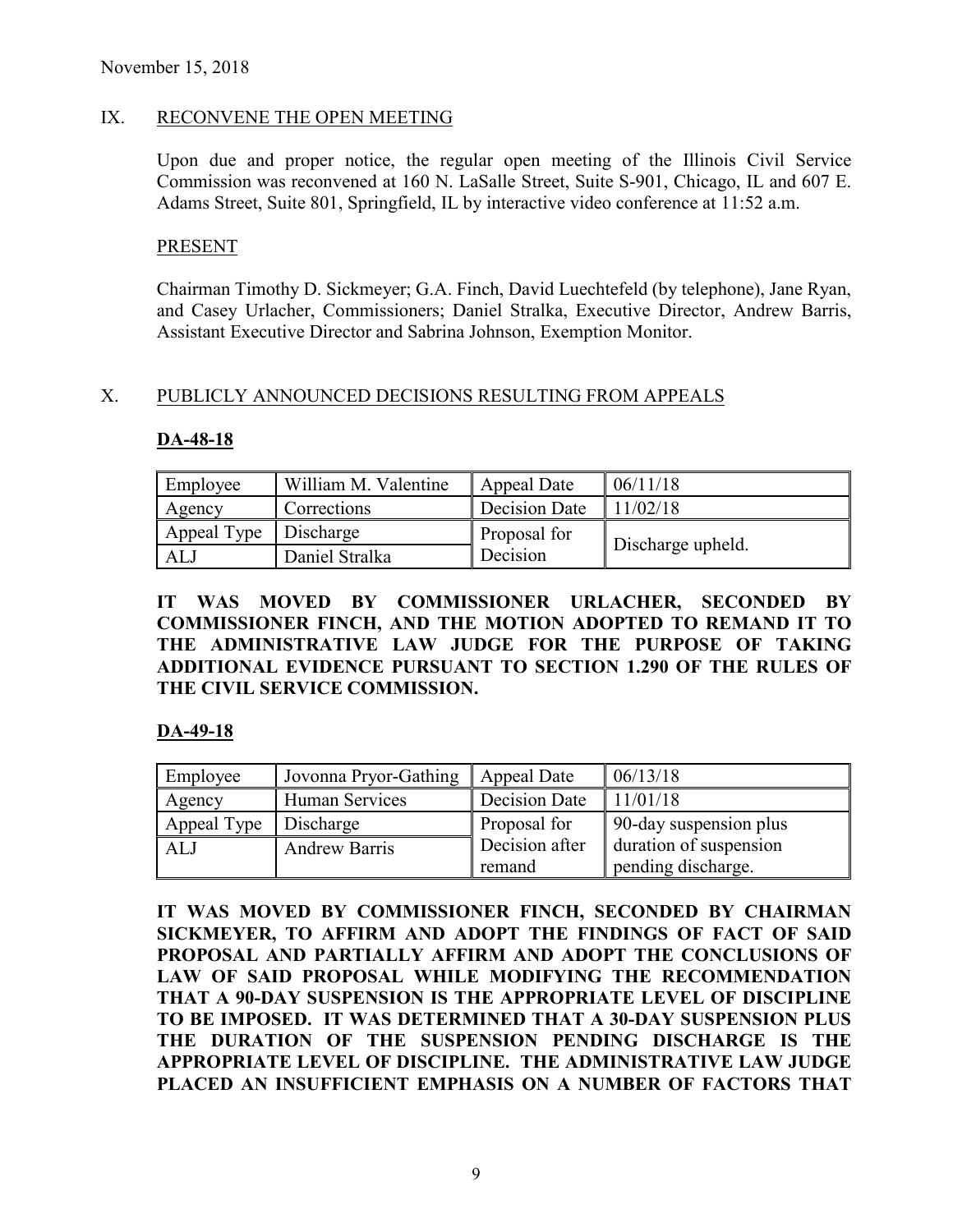**FAVOR A LESSER PENALTY WHEN DETERMINING THE LEVEL OF DISCIPLINE TO IMPOSE:**

- **1. THERE WAS NO EVIDENCE OF AN INJURY TO THE SHAPIRO RESIDENT.**
- **2. THERE WAS NO EVIDENCE THAT PRYOR-GATHING INTENDED TO INJURE THE SHAPIRO RESIDENT.**
- **3. THE EVIDENCE INDICATES THAT PRYOR-GATHING'S CONDUCT WAS NOT "VIOLENT."**
- **4. PRYOR-GATHING HAD NO PRIOR DISCIPLINE.**

**HOWEVER, WHILE NOT FINDING THAT ABUSE OCCURRED AS ALLEGED IN THE CHARGES, THE EVIDENCE INDICATES THAT PRYOR-GATHING WAS NOT CREDIBLE IN ACKNOWLEDGING HER OWN MISCONDUCT WHILE ENGAGING IN CONDUCT UNBECOMING A STATE EMPLOYEE UNDER SHAPIRO POLICY #6/1 FOR INAPPROPRIATE CONDUCT TOWARDS A SHAPIRO RESIDENT. CONSIDERING THESE FINDINGS AND THE NATURE OF THE OFFENSE, A 30-DAY SUSPENSION PLUS THE DURATION OF THE SUSPENSION PENDING DISCHARGE IS THE APPROPRIATE DISCIPLINE FOR THE PROVEN CHARGE OF CONDUCT UNBECOMING A STATE EMPOYEE.**

## **BY A ROLL CALL VOTE OF 2-3 THE MOTION FAILED.**

| <b>SICKMEYER</b>   | YES | <b>FINCH</b> | YES |
|--------------------|-----|--------------|-----|
| <b>LUECHTEFELD</b> | NO. | <b>RYAN</b>  | NO  |
| <b>URLACHER</b>    | NO  |              |     |

**IT WAS MOVED BY COMMISSIONER RYAN, SECONDED BY COMMISSIONER URLACHER, AND BY ROLL CALL VOTE OF 4-1 THE MOTION ADOPTED TO AFFIRM AND ADOPT THE FINDINGS OF FACT OF SAID PROPOSAL AND PARTIALLY AFFIRM AND ADOPT THE CONCLUSIONS OF LAW OF SAID PROPOSAL WHILE MODIFYING THE RECOMMENDATION THAT A 90-DAY SUSPENSION IS THE APPROPRIATE LEVEL OF DISCIPLINE TO BE IMPOSED. IT WAS DETERMINED THAT A 60-DAY SUSPENSION PLUS THE DURATION OF THE SUSPENSION PENDING DISCHARGE IS THE APPROPRIATE LEVEL OF DISCIPLINE. THE ADMINISTRATIVE LAW JUDGE PLACED AN INSUFFICIENT EMPHASIS ON A NUMBER OF FACTORS THAT FAVOR A LESSER PENALTY WHEN DETERMINING THE LEVEL OF DISCIPLINE TO IMPOSE:**

- **1. THERE WAS NO EVIDENCE OF AN INJURY TO THE SHAPIRO RESIDENT.**
- **2. THERE WAS NO EVIDENCE THAT PRYOR-GATHING INTENDED TO INJURE THE SHAPIRO RESIDENT.**
- **3. THE EVIDENCE INDICATES THAT PRYOR-GATHING'S CONDUCT WAS NOT "VIOLENT."**
- **4. PRYOR-GATHING HAD NO PRIOR DISCIPLINE.**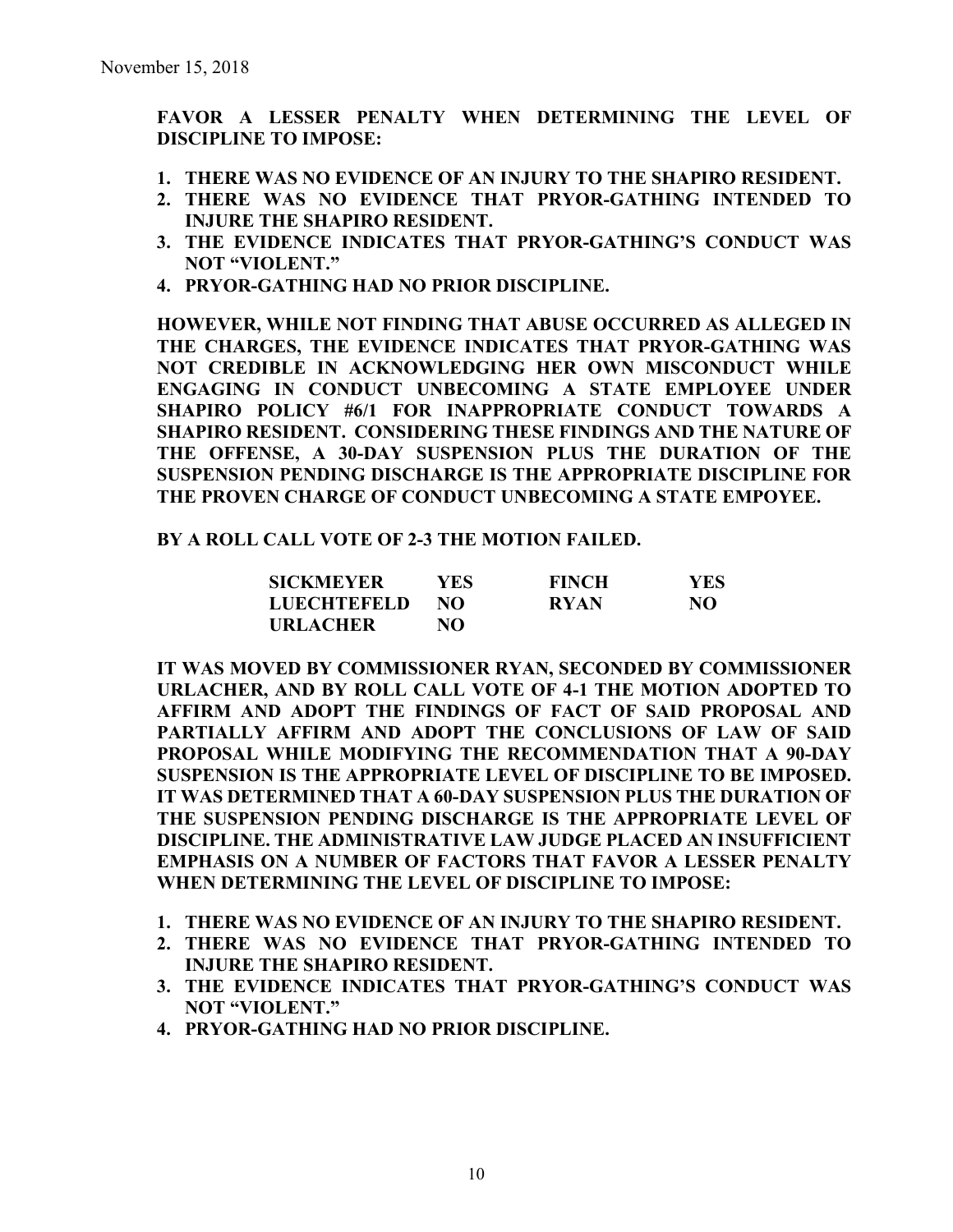**HOWEVER, WHILE NOT FINDING THAT ABUSE OCCURRED AS ALLEGED IN THE CHARGES, THE EVIDENCE INDICATES THAT PRYOR-GATHING WAS NOT CREDIBLE IN ACKNOWLEDGING HER OWN MISCONDUCT WHILE ENGAGING IN CONDUCT UNBECOMING A STATE EMPLOYEE UNDER SHAPIRO POLICY #6/1 FOR INAPPROPRIATE CONDUCT TOWARDS A SHAPIRO RESIDENT. CONSIDERING THESE FINDINGS AND THE NATURE OF THE OFFENSE, A 60-DAY SUSPENSION PLUS THE DURATION OF THE SUSPENSION PENDING DISCHARGE IS THE APPROPRIATE DISCIPLINE FOR THE PROVEN CHARGE OF CONDUCT UNBECOMING A STATE EMPOYEE.**

| <b>SICKMEYER</b>   | YES- | <b>FINCH</b> | NO         |
|--------------------|------|--------------|------------|
| <b>LUECHTEFELD</b> | YES. | <b>RYAN</b>  | <b>YES</b> |
| <b>URLACHER</b>    | YES- |              |            |

#### **D-39-18**

| Employee    | RuJanielle McWilliams | Appeal Date   | 04/18/18         |
|-------------|-----------------------|---------------|------------------|
| Agency      | Human Rights          | Decision Date | 11/01/18         |
| Appeal Type | Demotion              | Proposal for  |                  |
| ALJ         | <b>Andrew Barris</b>  | Decision      | Demotion upheld. |

**IT WAS MOVED BY COMMISSIONER URLACHER, SECONDED BY COMMISSIONER RYAN, AND BY ROLL CALL VOTE OF 5-0 THE MOTION ADOPTED TO AFFIRM AND ADOPT THE PROPOSAL OF THE ADMINISTRATIVE LAW JUDGE TO UPHOLD THE DEMOTION FOR THE REASONS SET FORTH IN THE PROPOSAL FOR DECISION.**

| <b>SICKMEYER</b>   | YES- | <b>FINCH</b> | YES |
|--------------------|------|--------------|-----|
| <b>LUECHTEFELD</b> | YES  | <b>RYAN</b>  | YES |
| <b>URLACHER</b>    | YES- |              |     |

## XI. APPEALS TERMINATED WITHOUT DECISIONS ON THE MERITS

## **DA-18-16**

| Employee | Stanley V. Orndorff  | Appeal Date            | 10/09/15                             |
|----------|----------------------|------------------------|--------------------------------------|
| Agency   | Corrections          | Decision Date 10/25/18 |                                      |
| Type     | Discharge            | Proposal for           | Dismissed subject to approval of the |
| ALJ      | <b>Andrew Barris</b> | Decision               | Commission; settled.                 |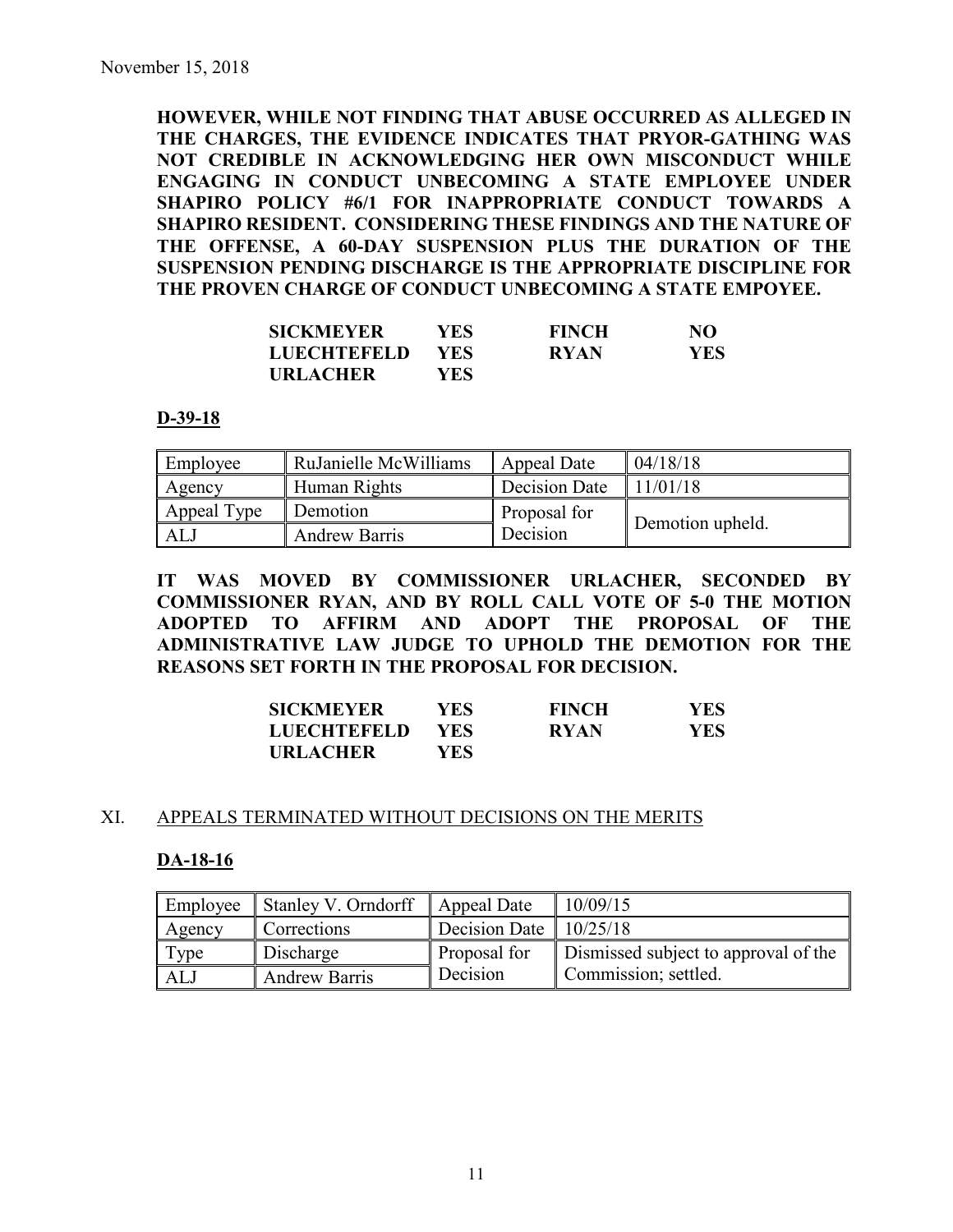## **DA-8-19**

| Employee | Zachary P. Irwin     | Appeal Date   | 10/03/18                             |
|----------|----------------------|---------------|--------------------------------------|
| Agency   | Corrections          | Decision Date | 10/26/18                             |
| Type     | Discharge            | Proposal for  | Dismissed subject to approval of the |
| ALJ      | <b>Andrew Barris</b> | Decision      | Commission; withdrawn.               |

**IT WAS MOVED BY COMMISSIONER URLACHER, SECONDED BY COMMISSIONER RYAN, AND BY ROLL CALL VOTE OF 5-0 THE MOTION ADOPTED TO AFFIRM AND ADOPT THE PROPOSALS OF THE ADMINISTRATIVE LAW JUDGE TO DISMISS THE APPEALS.**

| <b>SICKMEYER</b> | YES. | <b>FINCH</b> | YES  |
|------------------|------|--------------|------|
| LUECHTEFELD      | YES. | <b>RYAN</b>  | YES. |
| URLACHER         | YES. |              |      |

## XII. FISCAL YEAR 2018 ANNUAL REPORT

Commissioner Luechtefeld authorized his digital signature from the fiscal year 2017 annual report to be used for the fiscal year 2018 annual report.

## **IT WAS MOVED BY COMMISSIONER URLACHER, SECONDED BY COMMISSIONER RYAN, AND THE MOTION ADOPTED 5-0 TO APPROVE THE FISCAL YEAR 2018 ANNUAL REPORT.**

## XIII. STAFF REPORT

Executive Director Stralka reviewed the Central Management Services memorandum to all agencies on October 12, 2018 updating them on seeking Governor's Office approval for a variety of personnel actions including some that address principal policy exempt positions. This was an agenda item for the Commission's quarterly meeting with Central Management Services on October 30, 2018. An especially significant part of the memorandum set forth that Central Management Services would be the sole State entity to make determinations on which currently exempt positions would, essentially, lose their "at will" status due to action of the Special Master. This was confirmed by Sarah Kerley at the Quarterly meeting. After discussion, Commissioner Ryan suggested the Commission consult with the Attorney General regarding this matter.

Executive Director Stralka informed the Commissioners that he was recently informed that the Illinois Department of Transportation hopes to finally move forward with the transitioning of their Technical Manager positions that rightfully should be Personnel Code covered positions rather than excluded under Section 4c(12). The general outline of a plan to do so, which would require changes to the Plan of Position Classification, was presented with details still being worked out.